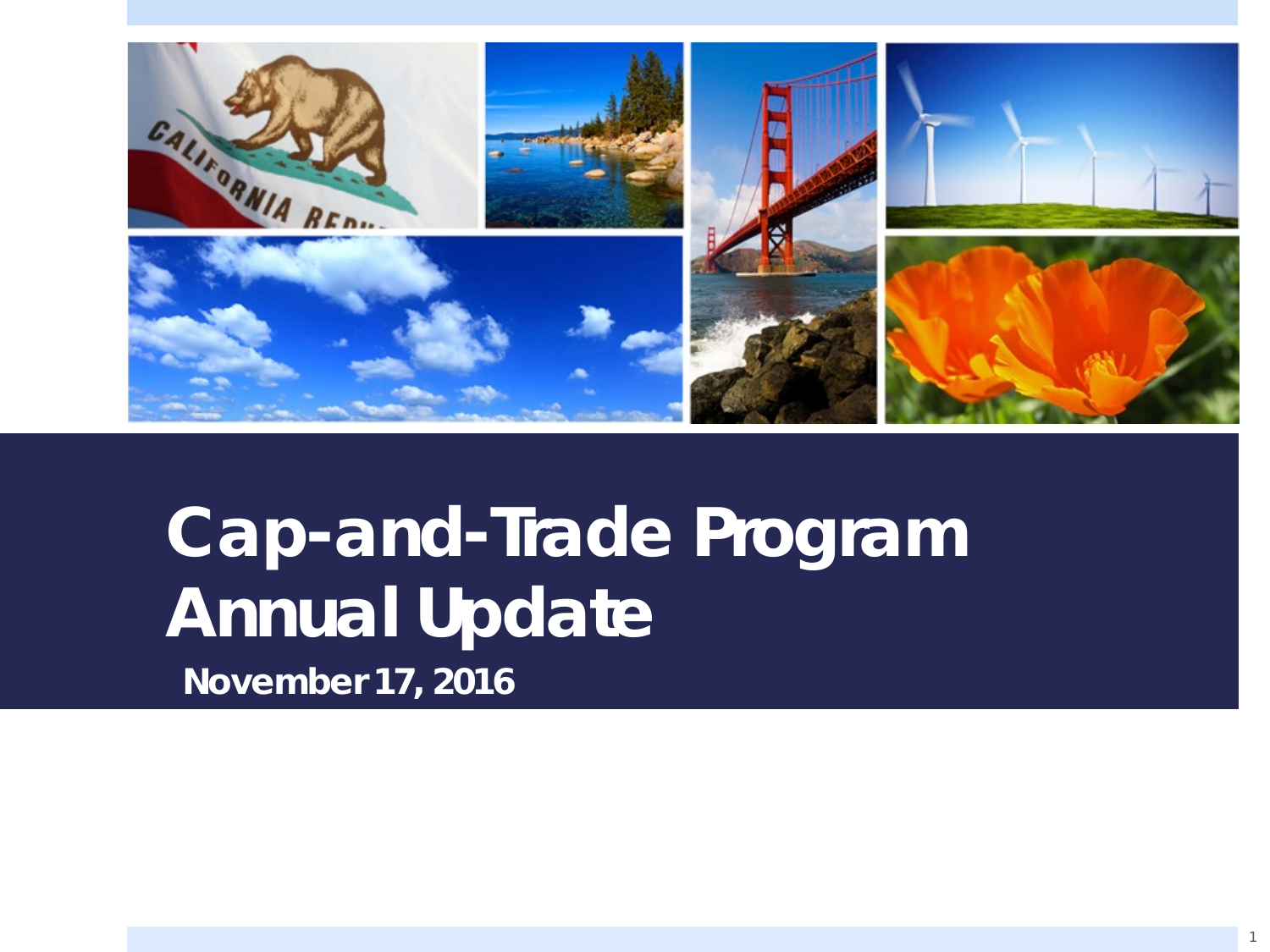### Presentation Outline

#### **Background**

- **Reporting and verification**
- **D** Major milestones
- **D** General Program statistics
- **O** Compliance statistics
- **O** Offsets program
- **Program linkage**
- $\Box$  2016 Rulemaking activities
- **Next steps**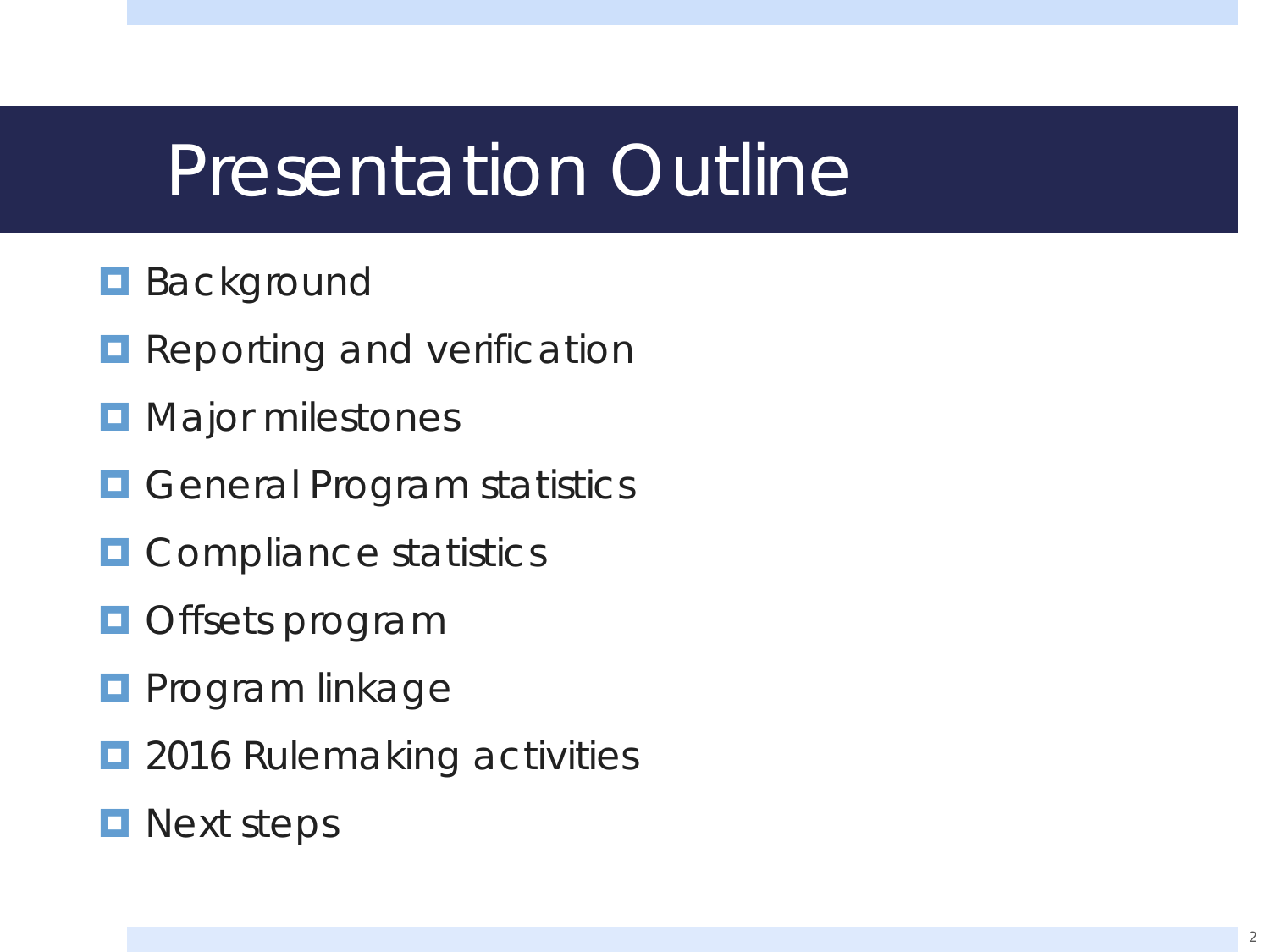### Program Background

- **One of a suite of measures to reduce greenhouse gas** (GHG) emissions under AB 32
- $\blacksquare$  The cap limits total GHG emissions from all regulated sources
- $\blacksquare$  The cap declines over time to reduce emissions
- **Participants are allowed to trade State-issued GHG** emissions allowances
	- **Provides flexibility and reduces costs of compliance**
- $\blacksquare$  Works together with command-and-control measures
- **O** GHG and market data published to ensure transparency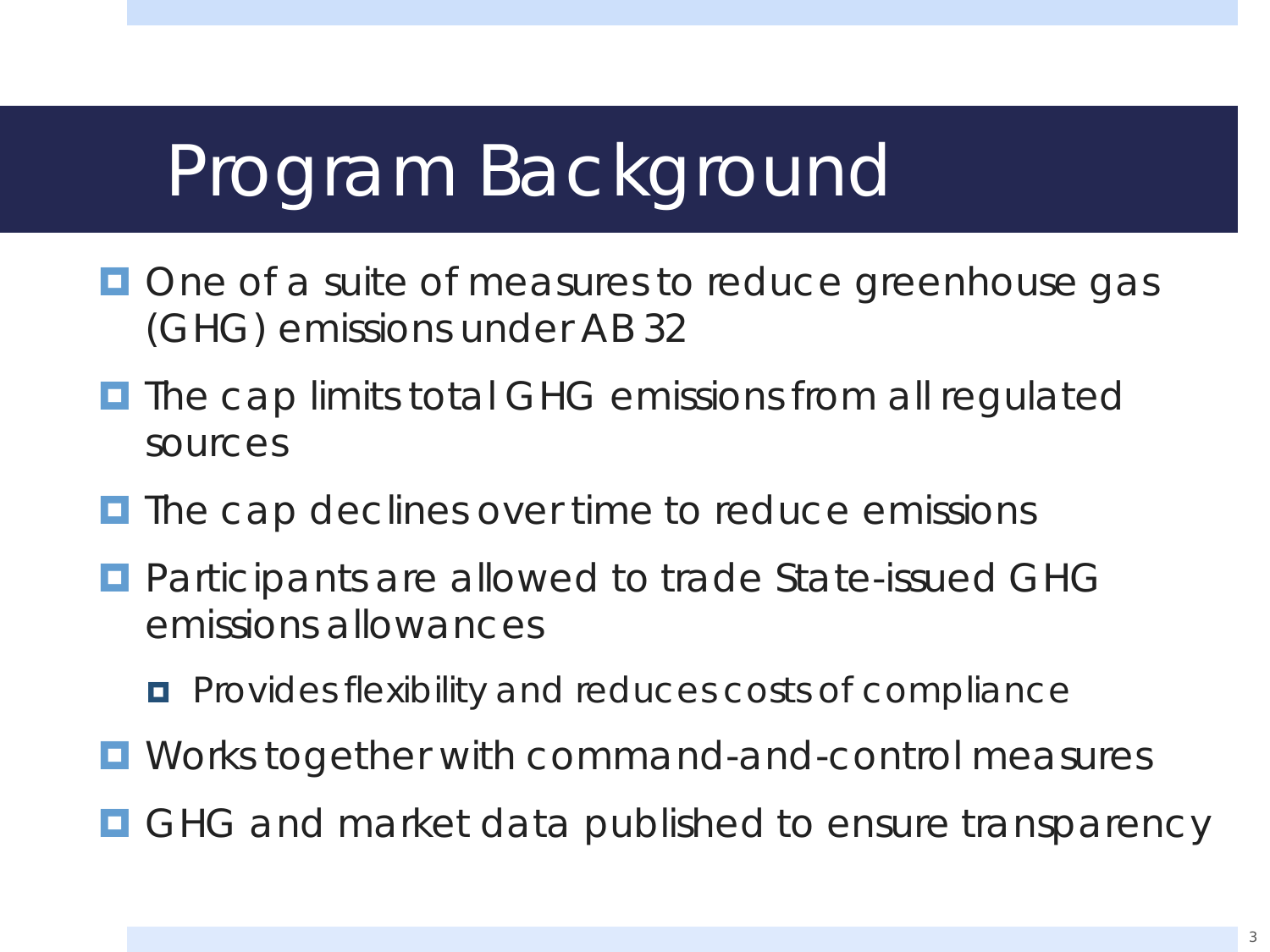## Program Goals

- **Reduce GHG emissions**
- $\Box$  Put a price on emissions to incentivize change
- **<u>E</u>** Spur innovation in low-emission and efficient technologies
- **E** Complement existing programs to reduce smog and air toxics
- **E** Ensure AB 32 emissions goals for GHGs are realized through a strict limit
- **Provide a flexible mechanism that allows covered entities** to find the most cost-effective reductions
- **Facilitate integration of regional, national, and** international GHG reduction programs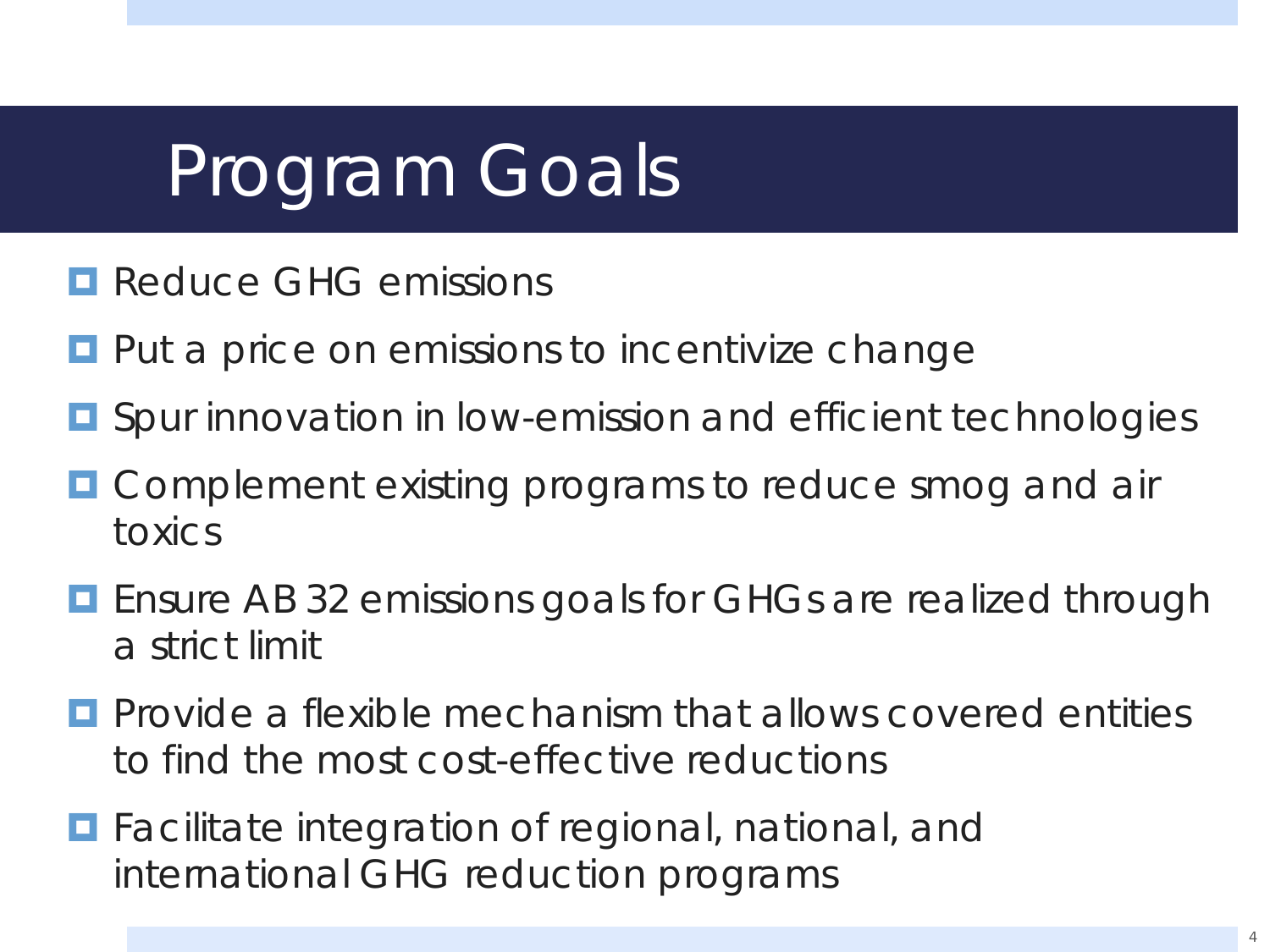### Mandatory Reporting Regulation

- Adopted in 2007 and in effect January 1, 2008
- **10,000 MT CO2e threshold for reporting only, and** 25,000 MT CO2e threshold for inclusion in the Capand-Trade Program (reporting and verification)
- ~800 reporting entities
- **Large emitters, importers and retail providers of** electricity, and fuel suppliers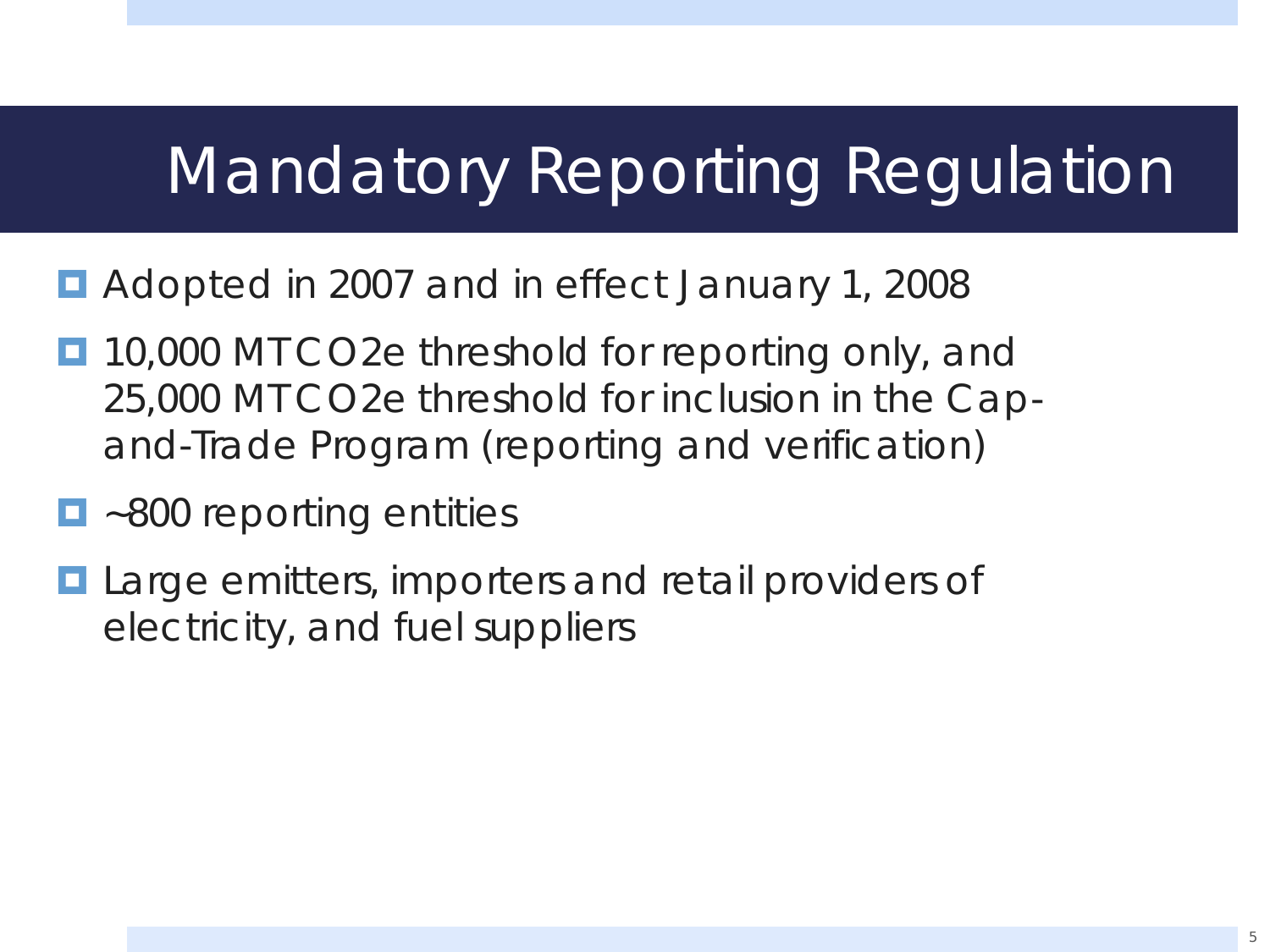#### GHG Reporting and Verification

- **For 2015 data, about 800 reports were submitted to ARB** 
	- $\blacksquare$  516 reports required verification and all met verification deadlines
	- 2015 data was published on November 4, 2016
- **E** Enforcement
	- Staff works proactively with stakeholders to prevent nonconformance with the Regulation
	- **<u>E</u>** Formal enforcement is consistent and effective
	- **Enforcement actions and settlement agreements are posted** on ARB's website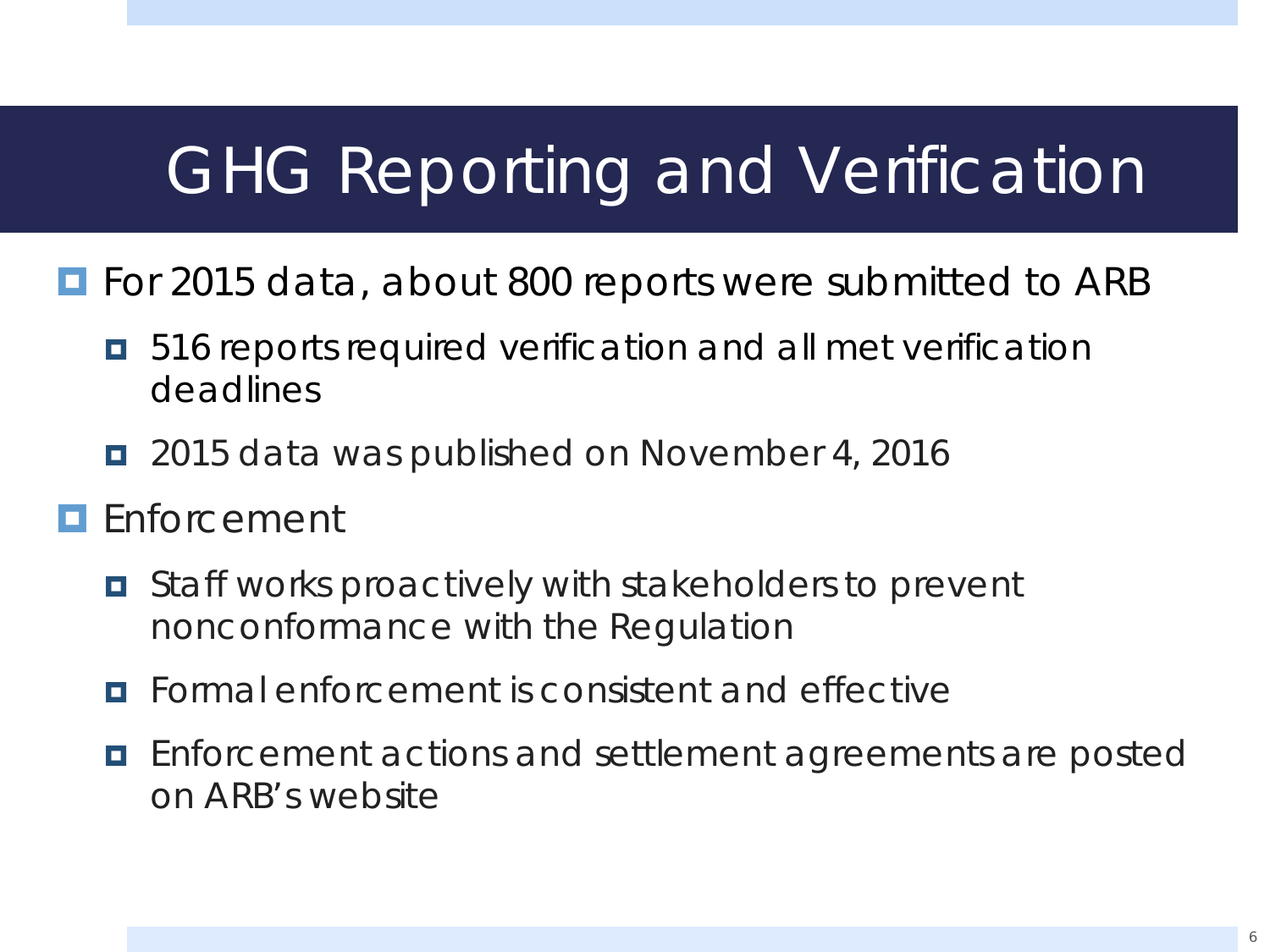### Cap-and-Trade Regulation

- **<u>E</u>** Multi-year stakeholder process to develop well-designed program
- **E** Covers 85% of statewide GHG emissions
- **<u>E</u>** Must surrender allowances and limited offsets to match GHG emissions for each compliance period
- **O** Comply with recordkeeping, market rules, verification, and other requirements
- Cap declined two percent annually in the first compliance period, and increases to a three percent annual decline in the subsequent compliance periods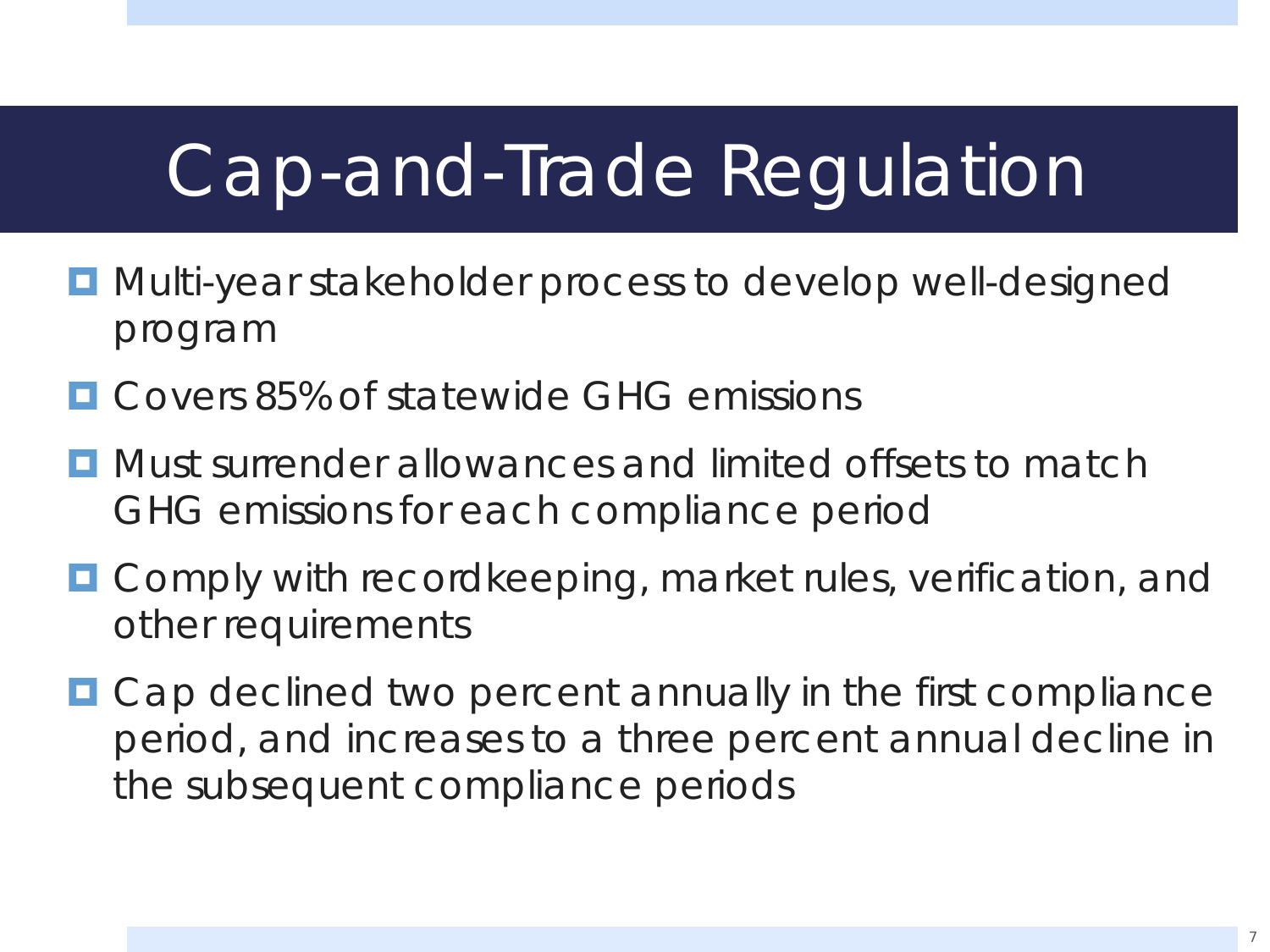### Major Milestones

- First auction: November 2012
- **First compliance period began: January 2013**
- Program linked with Québec: January 2014
- **First joint auction with Québec: November 2014**
- **O** Compliance obligation for supplied fuels: January 2015
- First compliance period compliance event: November 2015
	- $\blacksquare$  99.8% compliance
- 2015 annual compliance event : November 2016
	- **100% compliance**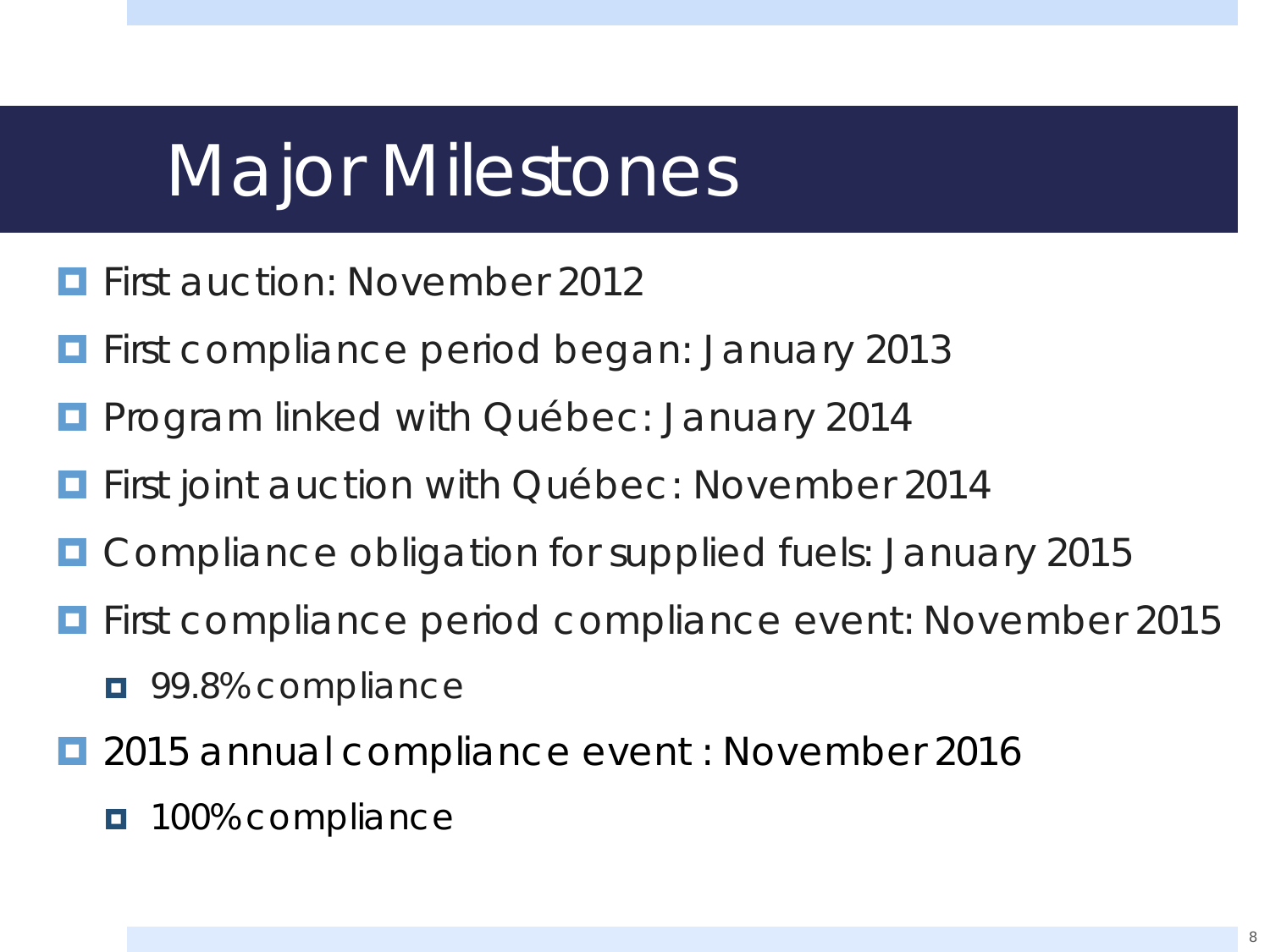### General Program Statistics

- ~325 businesses are covered by the Program
- ~275 voluntary entities are in the Program
- ~855.2 million compliance instruments are held in private accounts
- August auction settlement price was \$12.73 per allowance
	- November auction settlement price will be released Tuesday, November 22, 2016 at noon
- **E** Approximate market value of compliance instruments in circulation is \$10.9 billion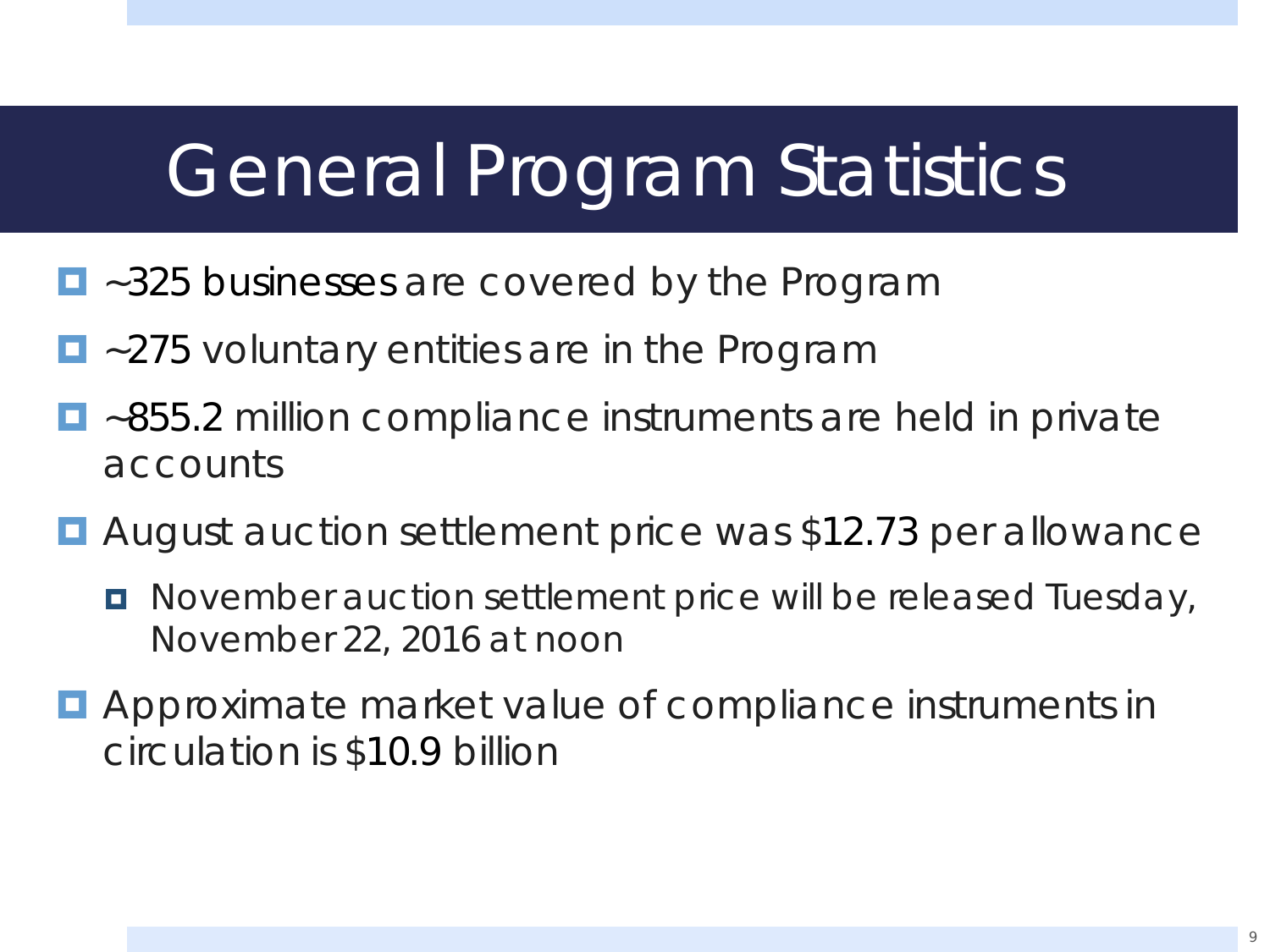### 2015 Compliance Event

- **T** Total covered emissions were ~340 million MT CO<sub>2</sub>e in 2015
- 30% due for annual surrender
- **OCOMPLANCE INSTRUMENTS WERE SURFERED FOR 100% of the** annual surrender obligation amount
- **<u>I</u>** Instruments surrendered:
	- $\Box$  92.1% allowances
	- 7.9% offsets
- $\Box$  Covered entities now include considerations of GHG emissions/compliance obligations in their long-term financial planning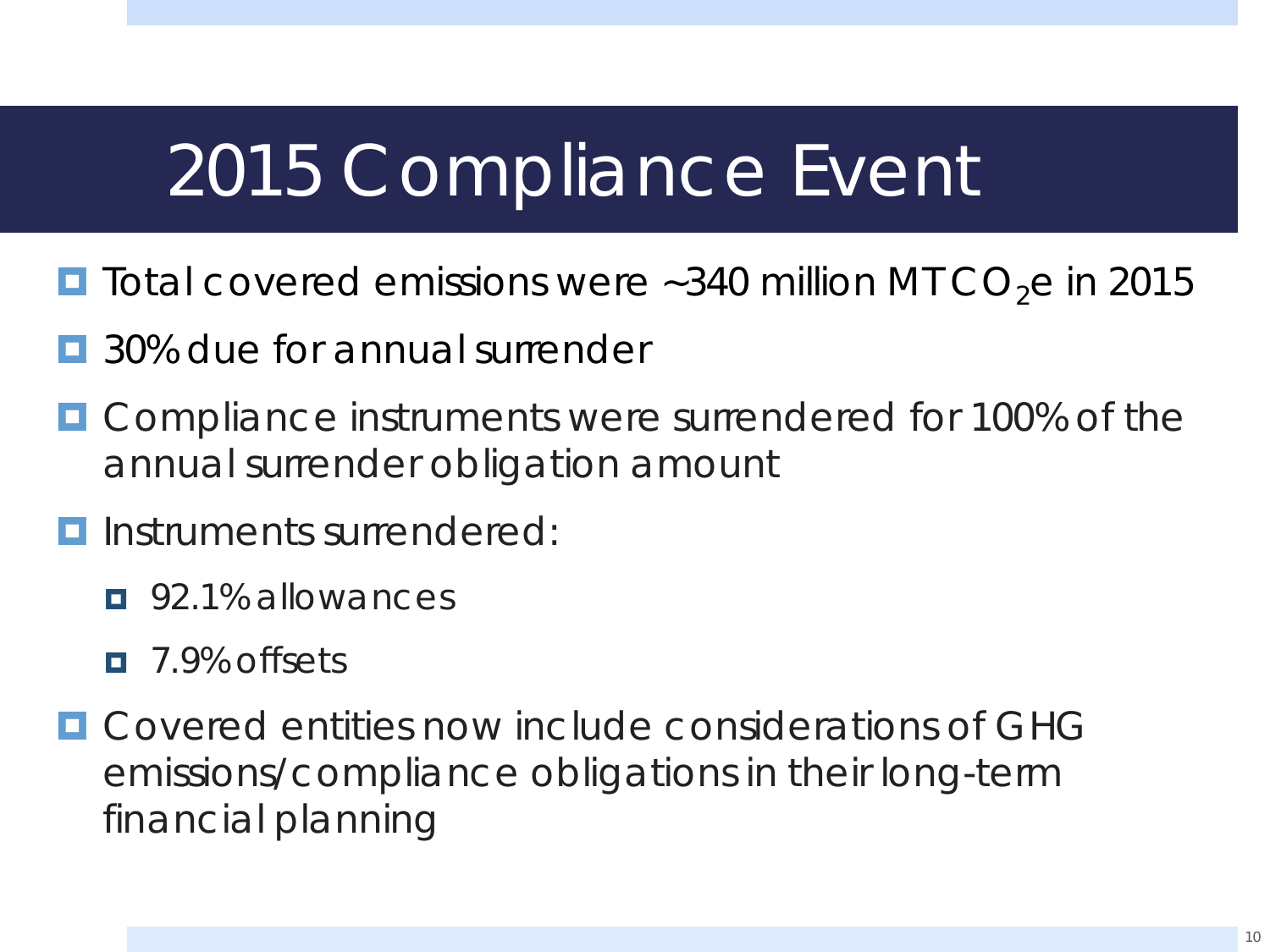#### Cap-and-Trade Program GHG Emissions



- **Exercise Emissions in covered sectors have declined more** rapidly than expected
- $\blacksquare$  Not shown: 50 million MT CO<sub>2</sub>e of offset credits issued for emissions reductions outside of the cap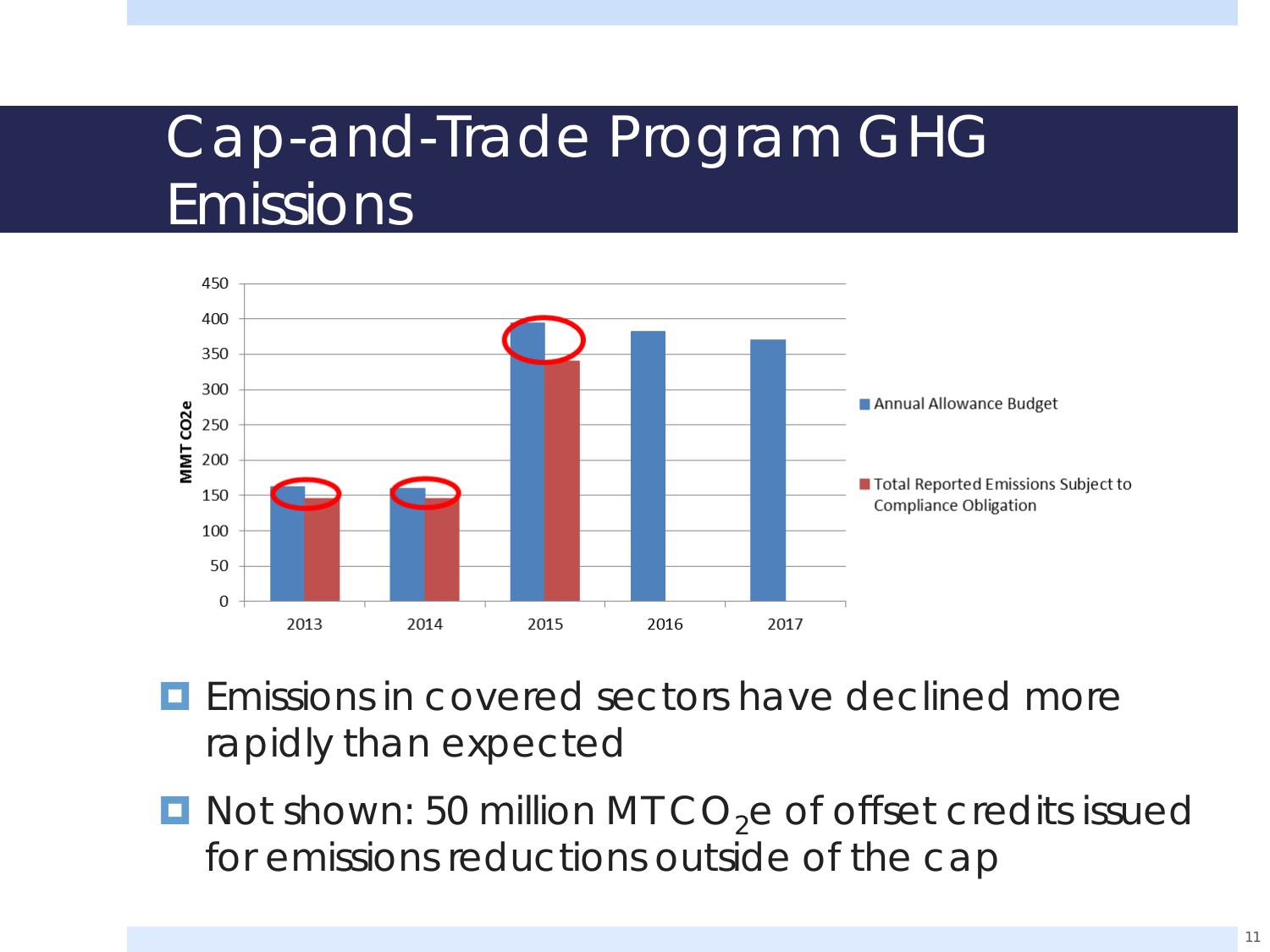# Offsets Program

- **O** Six offset protocols have been adopted:
	- U.S. forest
	- **<u>n</u>** Urban forest
	- **Livestock digesters**
	- **OZONE depleting substances (ODS)**
	- **D** Mine methane capture (MMC)
	- **Rice cultivation**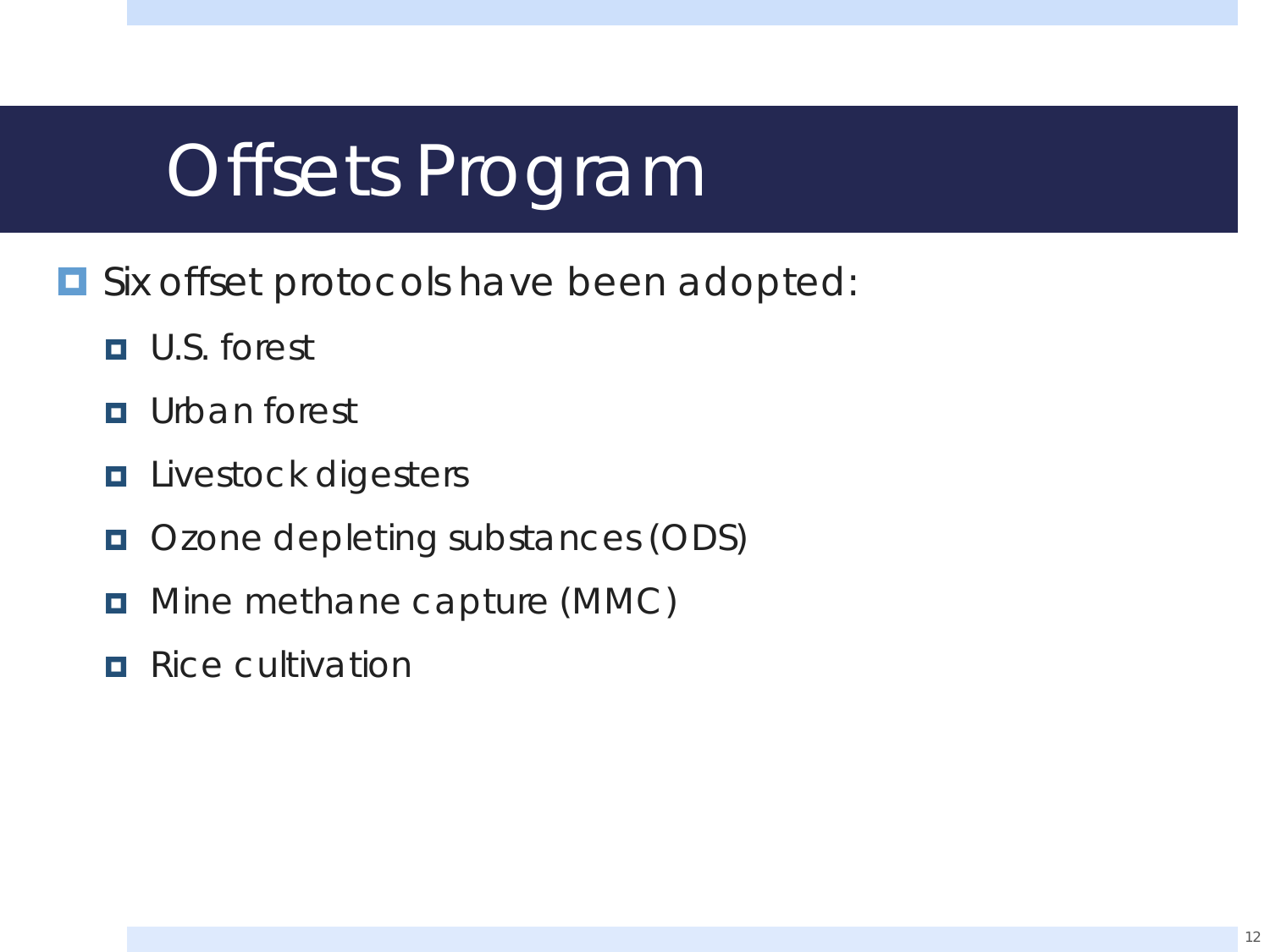# Offsets Program

- Early Action ended August 31, 2016
- 130 compliance projects and 117 early action projects have received ARB offset credits
- $\Box$  Over 50 million offsets have been issued to date
- $\blacksquare$  71 offset project verifiers to conduct rigorous and independent third party reviews of project prior to ARB review and offset credit issuance

| Project type | U.S.<br><b>Forest</b> | Urban<br>Forest | <b>Livestock</b><br><b>Digesters</b> | <b>ODS</b> | <b>MMC</b> | <b>Rice</b><br>Cultivation |
|--------------|-----------------------|-----------------|--------------------------------------|------------|------------|----------------------------|
| Compliance   | 17,384,601            |                 | 1,174,769                            | 6,770,370  | 694,160    |                            |
| Early action | 13,276,494            |                 | 1,695,029                            | 6,336,710  | 2,879,684  |                            |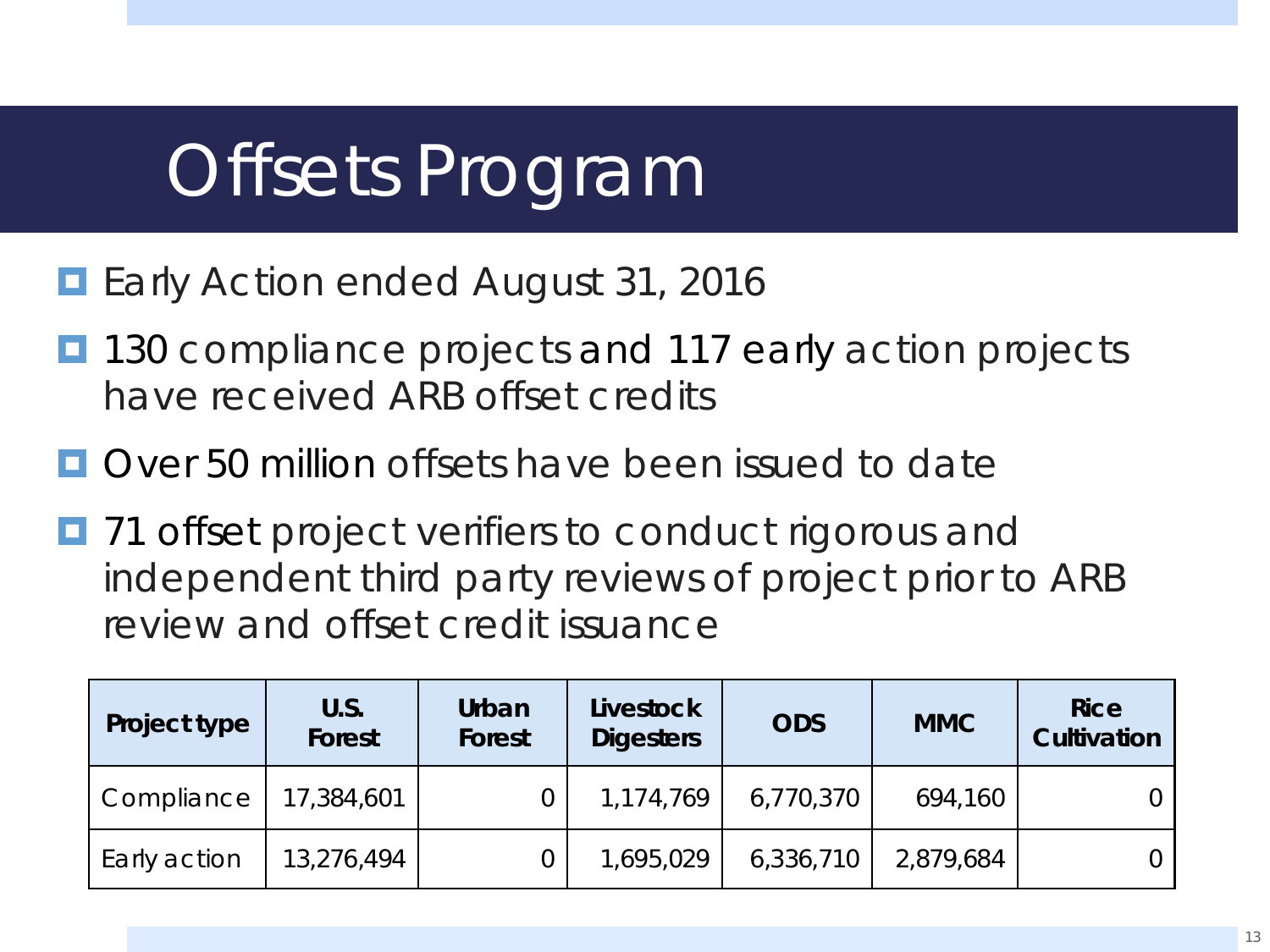# Program Linkage

- California Program linked with Québec January 2014
	- n Nine joint auctions held to date
	- **100% compliance in first compliance period for 55 reporters in** Québec
- **Ontario has developed a cap-and-trade program with a** launch in 2017
	- **Proposing to link program with California/Québec in January** 2018
	- **D** Ongoing collaboration on reporting, market rules, and offset requirements to support linkage as part of the existing rulemaking considered by the Board in September 2016
	- Governor's SB 1018 linkage findings required before final Board vote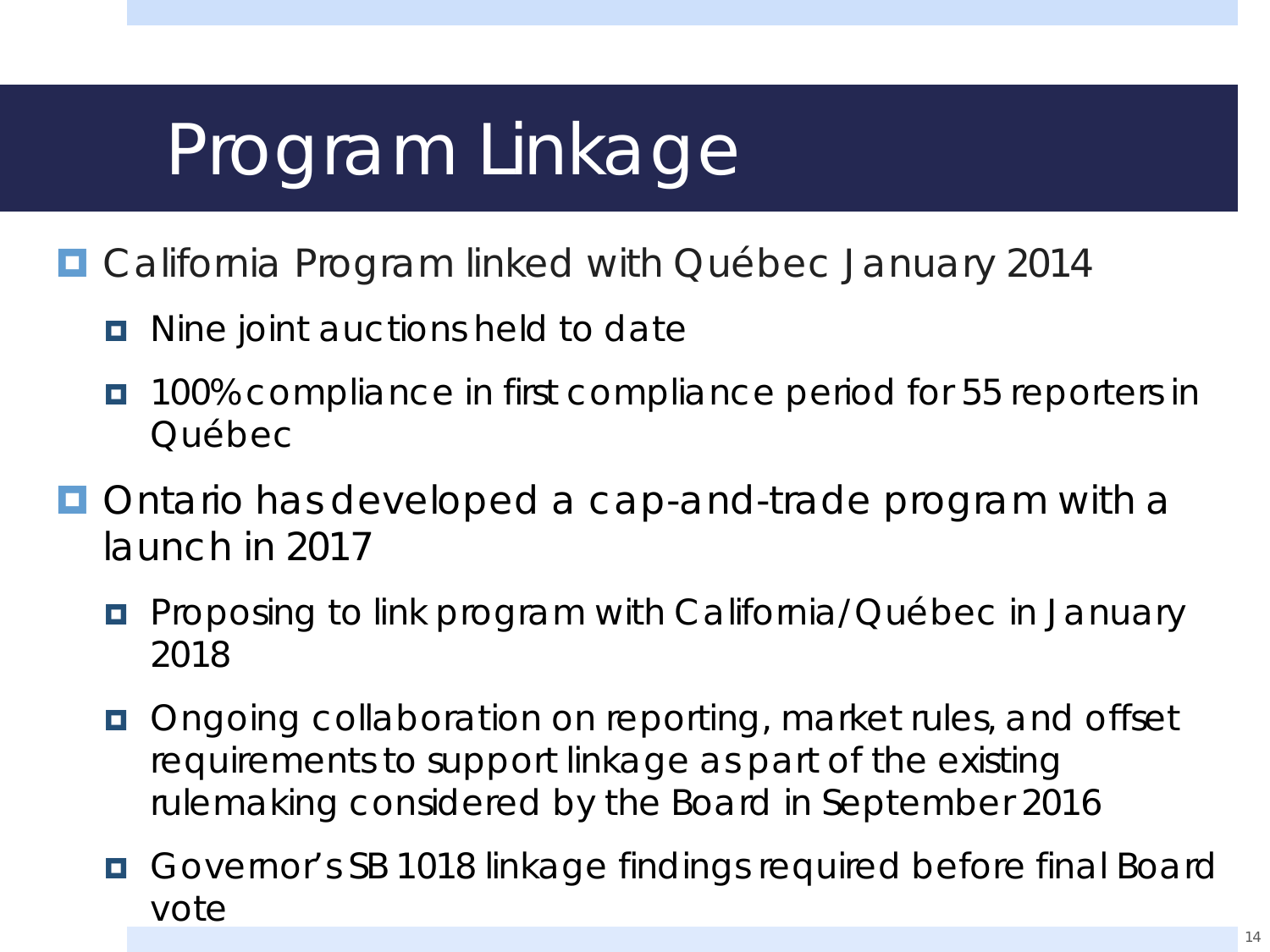#### Timing of 2016 Amendments with the Scoping Plan Update

- **Provides certainty for financial planning purposes for onsite** investment in clean and efficient technology to achieve expected reductions toward 2030 limit
- **E** Ensures smooth transition to post-2020 Program if approved in 2030 Target Scoping Plan Update
- **E** Enables linkage with Ontario beginning 2018
- California's draft compliance plan for CPP requires a post-2020 Program
	- $\blacksquare$  Federal CPP default compliance program is a trading program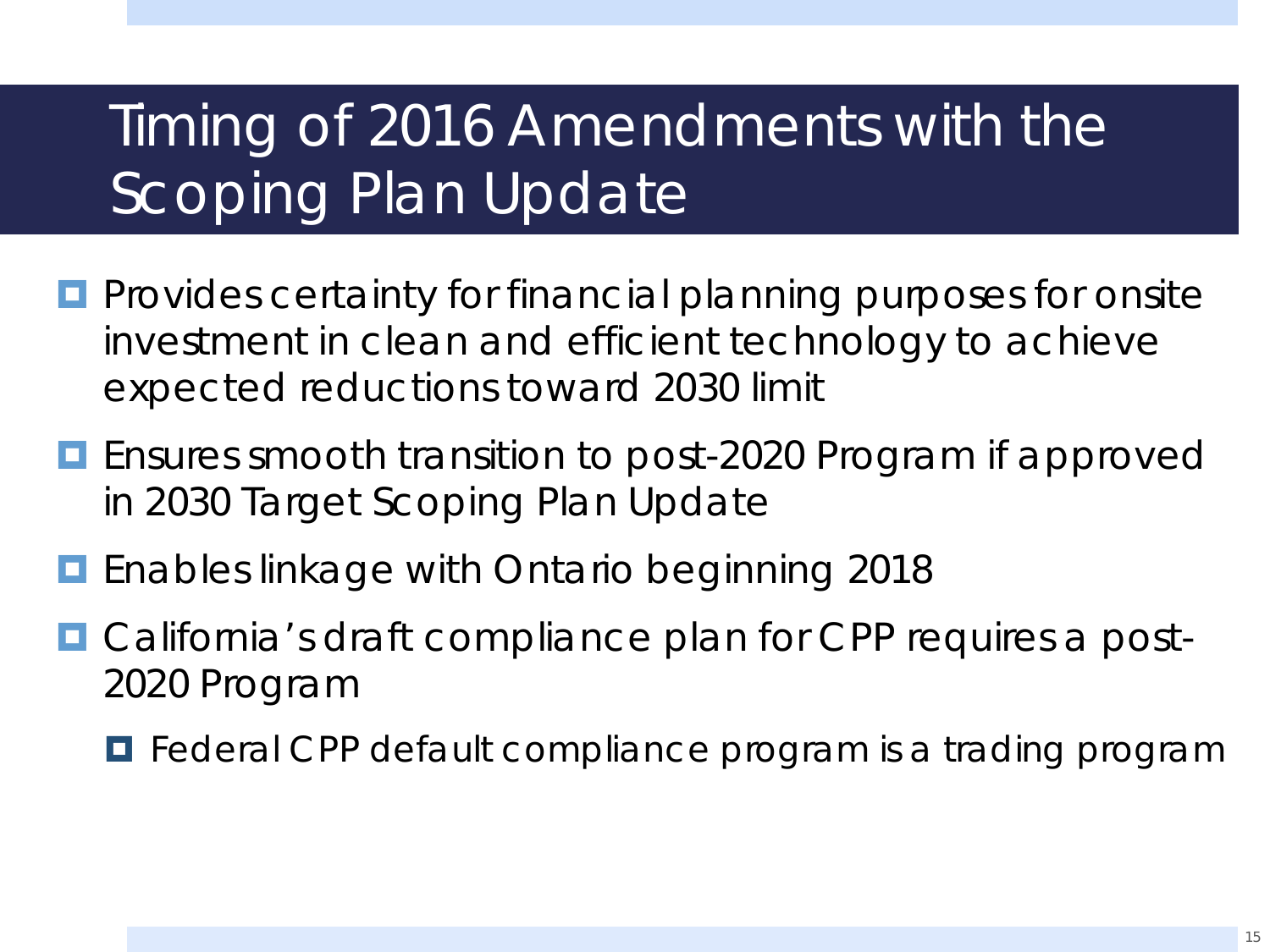#### Key Objectives of Proposed 2016 Regulatory Amendments

- Continue the Cap-and-Trade Program beyond 2020
- **I** Improve Program efficiency where possible
	- $\blacksquare$  Streamline Regulation requirements and implementation
	- **Remove unnecessary requirements**
- Reflect latest data and information
	- **<u>E</u>** Leakage study results
	- **D** Global warming potentials
	- **EXPERIENCE FROM OTHER EMISSIONS TRAINING PROGRAMS**
- **D** Maintain environmental and market integrity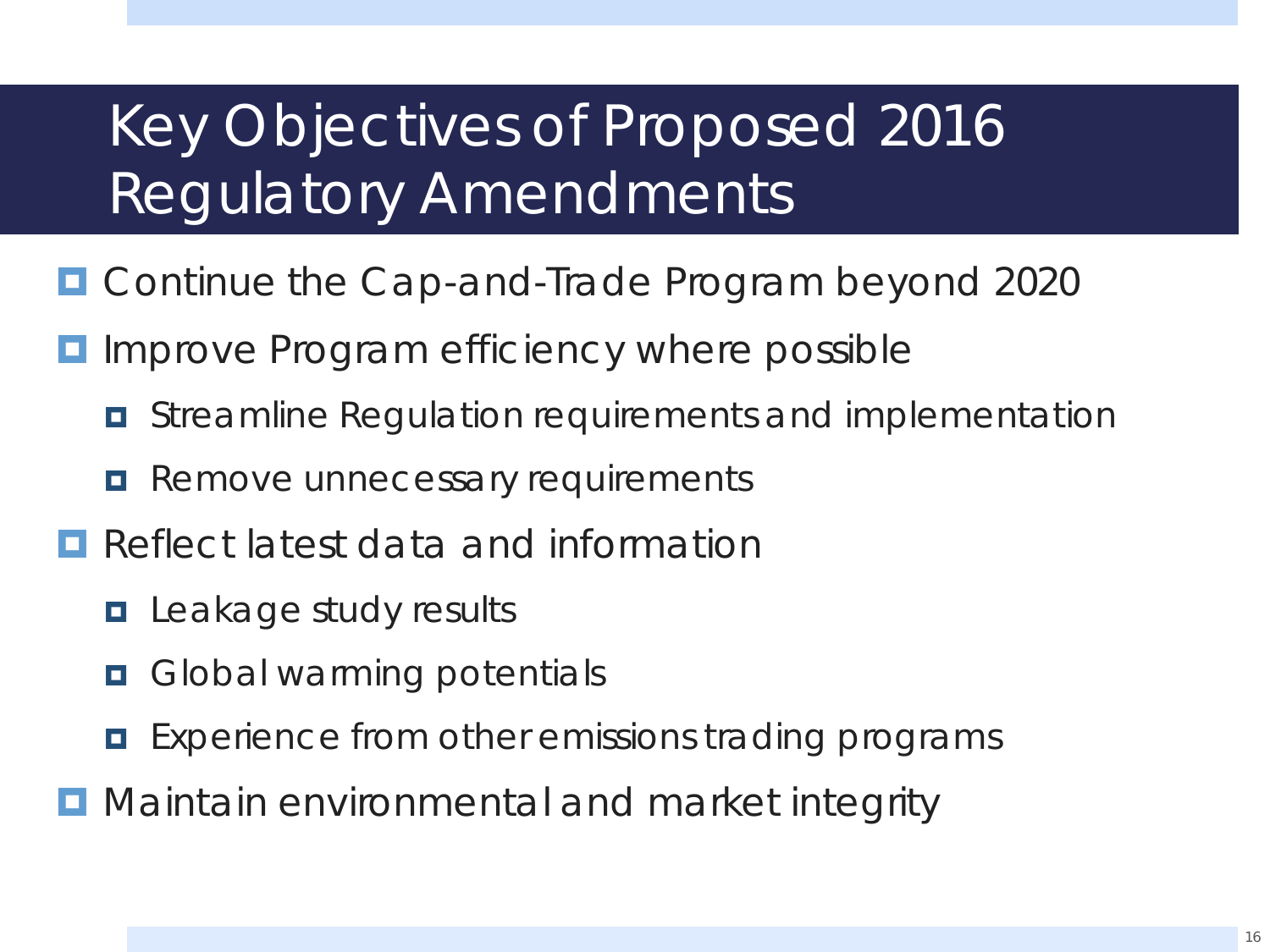#### Proposed 2016 Regulatory Amendments: 3rd Compliance Period

- **<u>E</u>** Streamlining offsets program
- **<u>E</u>** Streamlining auctions
- **D** Streamlining management of information
- **u** Updates to industrial allocation (esp. benchmarks and leakage risks) to reflect changed and new sectors and to correct inaccurate benchmarks
- **O** Clarification on use of allocated allowance value for utilities
- **Linkage with Ontario, Canada**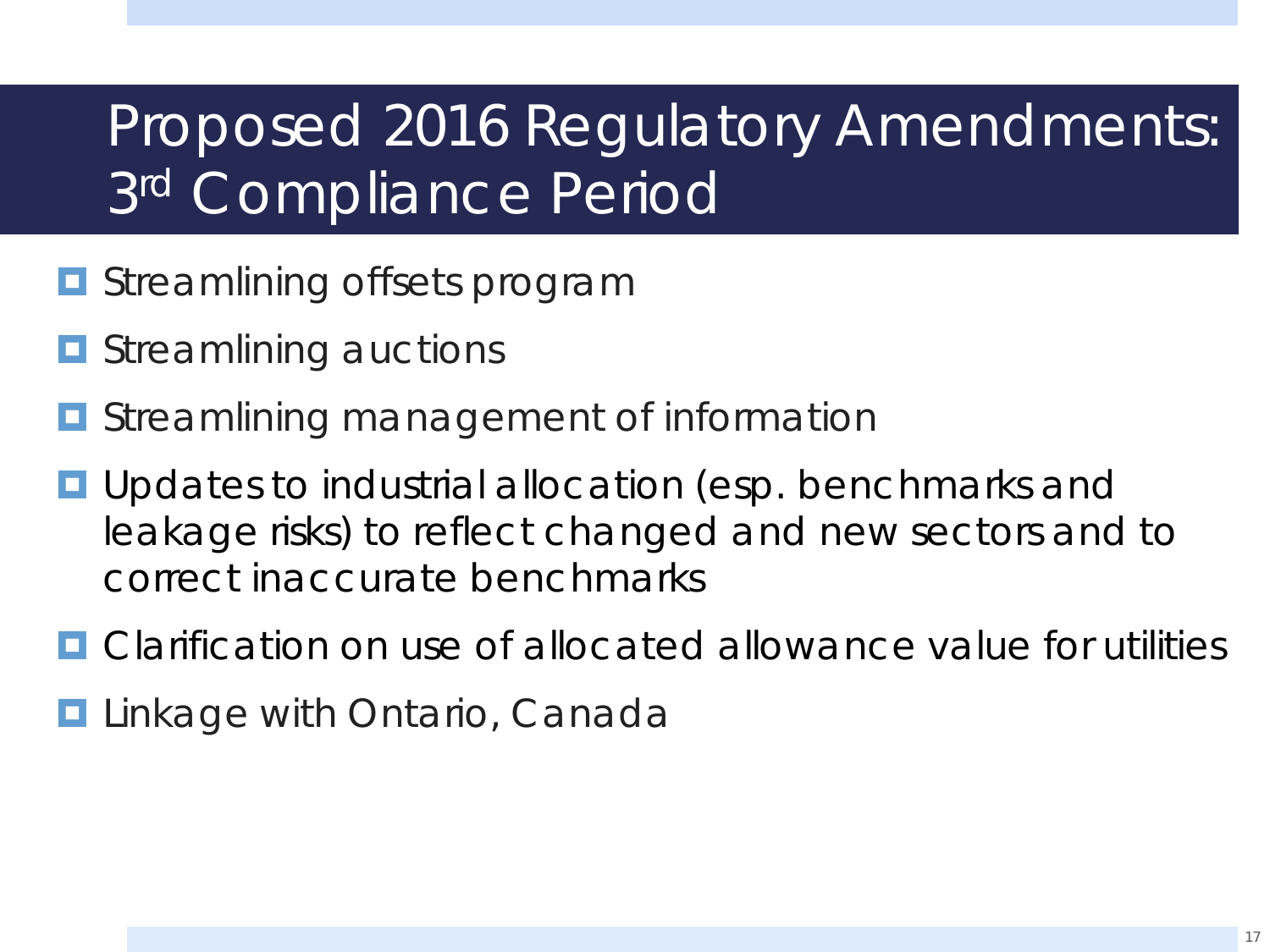#### Proposed 2016 Regulatory Amendments: Post-2020 Program

- **Post-2020 caps on emissions and program scope**
- Changes to cost-containment and market oversight provisions
- **D** Modifications so that the Program can be used to comply with U.S. EPA's Clean Power Plan (CPP)
- **Post-2020 allowance allocation**
- **D** Continue linkage with Québec and potentially Ontario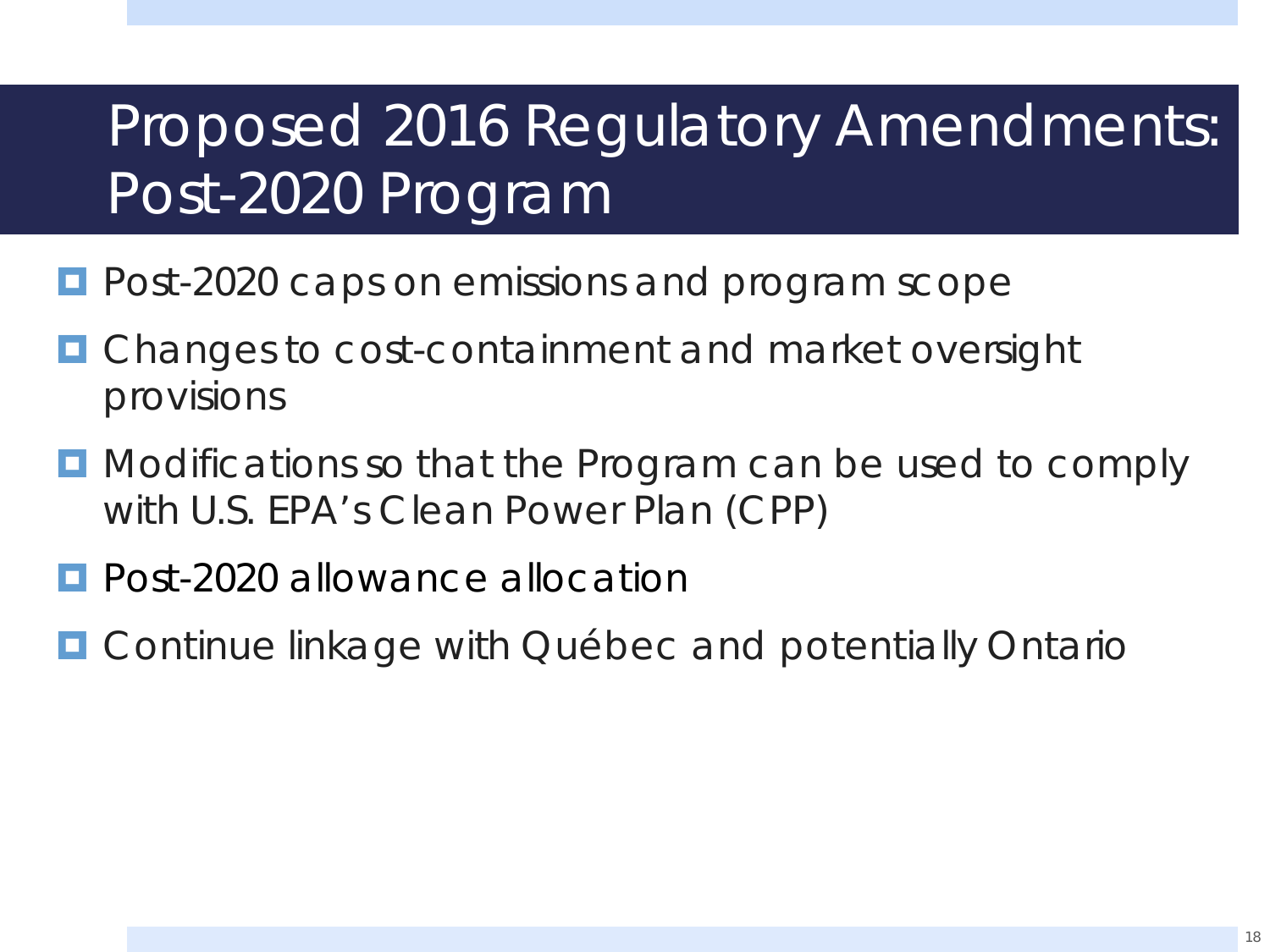#### Proposed 2016 Regulatory Amendments: Public Process

- **D** Major comments from September Board hearing
	- **E** Environmental Justice (EJ) issues
	- **P** Process issues specifically lack of post-2020 allocation data
- $\blacksquare$  Staff addressed these issues in previous workshops and will continue to work with stakeholders
	- **Previous 2016 workshops on allocation, emissions cap,** leakage, cost-containment measures
	- October 21, 2016 workshop
		- Discussed EJ, AB197, market data transparency, compliance obligations, and post-2020 allowance allocation
		- **D** Staff released details on a proposal for post-2020 allocation advance of workshop to inform future 15-day changes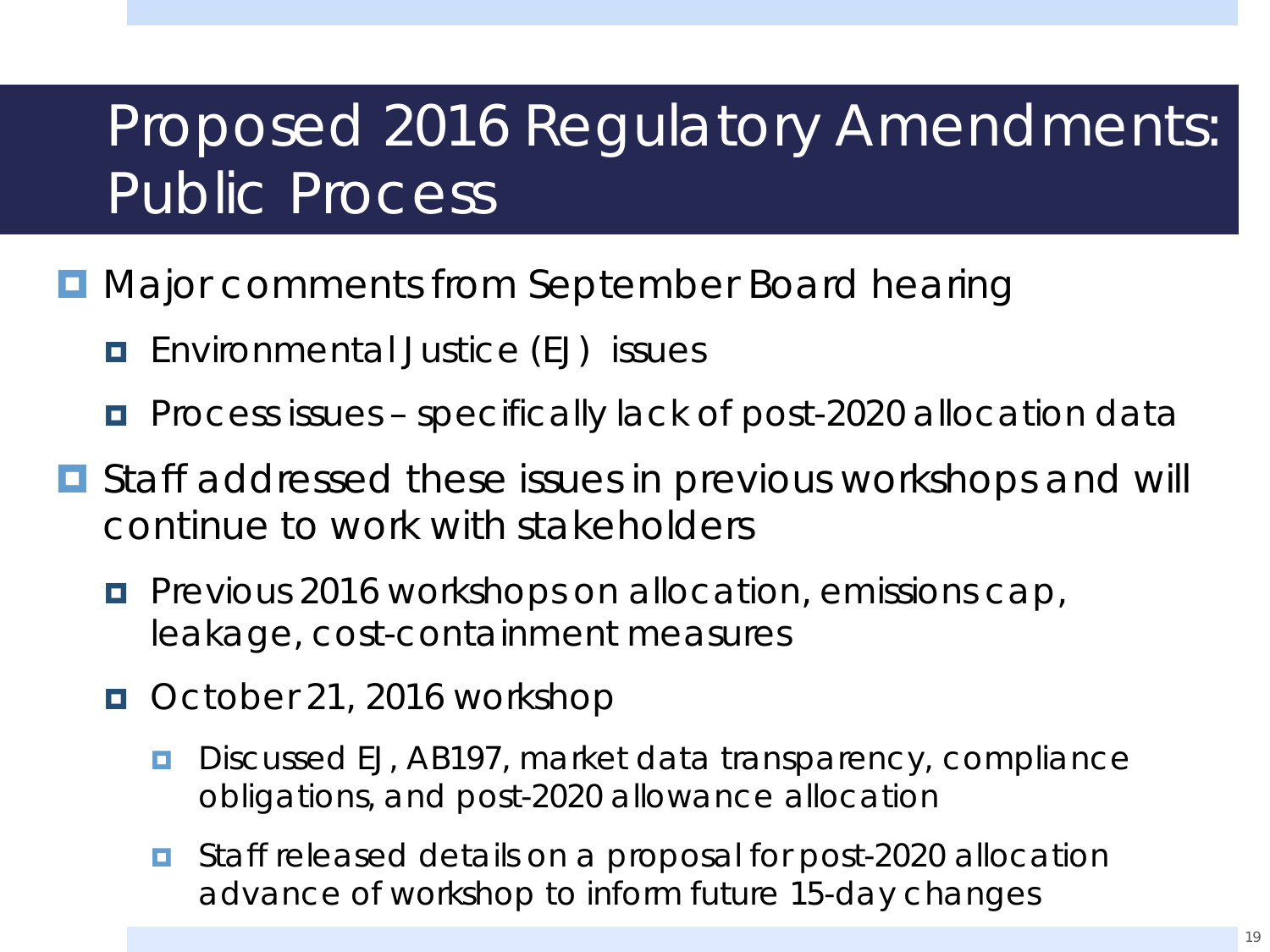#### Cap-and-Trade Program: Next Steps

- **OCONTITUDE TO IMPLEMENT THE PROGRAM**
- **Outrainate Continue to discuss potential changes to the design of the** program in response to AB 197
- **E** Continue coordination with development of the 2030 Target Scoping Plan Update and the plan for compliance with the U.S. EPA's Clean Power Plan
- **O** Continue public process for 2016 amendments
	- Second Board hearing in Spring 2017
	- Regulation becomes effective in October 2017
	- **D** Ontario linkage by January 1, 2018